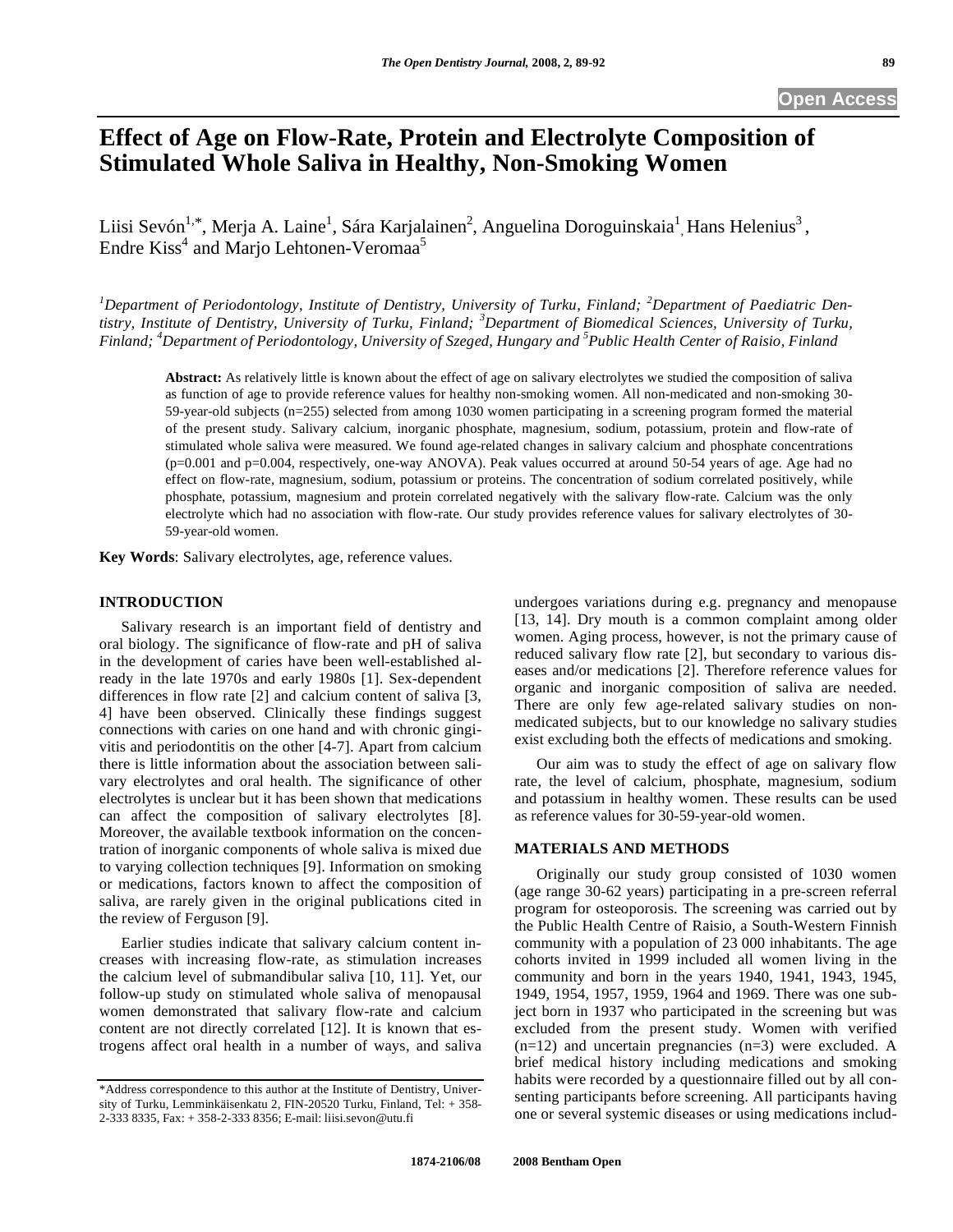ing hormone replacement therapy were excluded. Women who reported of smoking habits were also excluded. The age distribution of the remaining healthy, non-medicated, nonsmoking subjects (n=255, 30-59 years) is presented in Table **1**. The women were further divided in subgroups at five-year intervals.

**Table 1. Frequency Distribution and Salivary Flow Rate of Healthy, Non-Medicated and Non-Smoking Women According to Age Groups. The p-Value for Variations in Flow Rate was 0.128 (One-way ANOVA)** 

| <b>Age Groups</b> | N   | <b>Flow Rate ml/min</b><br>Mean (SD) (Min-Max) |
|-------------------|-----|------------------------------------------------|
| $30-34$           | 23  | $1.4(0.6)(0.5-3.0)$                            |
| 35-39             | 28  | $1.8(0.7)(0.8-3.4)$                            |
| $40 - 44$         | 44  | $1.4(0.6)(0.6-3.2)$                            |
| 45-49             | 54  | $1.4(0.6)(0.4-3.1)$                            |
| 50-54             | 69  | $1.6(0.8)(0.3-4.0)$                            |
| 55-59             | 37  | $1.6(0.7)(0.4-3.2)$                            |
| TOTAL.            | 255 | $1.5(0.7)(0.3-4.0)$                            |

 The study was approved by the ethics committee of the municipality of Raisio. The subjects were volunteers and informed consent was obtained from all participants.

 The participants refrained from tooth brushing, eating, and drinking for a minimum of one hour prior to saliva collection. The collection procedure of the saliva samples was standardized prior the study. The samples were collected around noon in field conditions without any laboratory equipments at the collection site. Stimulated whole saliva was collected by chewing a piece of paraffin-wax (1 g) at habitual pace. After 60 s of pre-stimulation, the secreted saliva was spat in graded disposable plastic cups for 5 minutes. The flow rate was measured and expressed as ml/min. The samples were transferred to test tubes immediately after collection, put on ice, frozen and stored at –20°C until further analysis.

 Calcium, magnesium, potassium and sodium concentrations were measured by atomic absorption spectrophotometer (Perkin-Elmer Atomic Absorption Spectrophotometer Model 303, Norwalk, USA). Due to the strong affinity of calcium to form complexes with salivary proteins, noncentrifuged whole saliva containing both protein-bound and soluble calcium was used for the assay. All other analytical procedures were carried out using centrifuged (12 000 *g*, 10 min +4º C) and diluted samples as recommended by the manufacturer [15]. Inorganic phosphate was analyzed according to Kallner [16] and total protein according to Lowry *et al*. [17], both from centrifuged saliva.

 The normality of distributions of the response variables were controlled by the Kolmogorov-Smirnov test. Before statistical analyses, logarithmic transformations of the salivary variables were made due to the skewed distributions. The statistical evaluations were performed by one-way analysis of variance. Correlations between flow rate and salivary constituents were measured by Pearson's correlation coefficients. A commercial software program (Statistical Package for Social Sciences for Windows, version 9.0, SPSS Inc., Chicago, Illinois, USA) was used to run the statistical analyses.

# **RESULTS**

 The average flow rates of paraffin-stimulated saliva in the six age groups varied from 1.4 ( $\pm$ 0.6) to 1.8 ( $\pm$ 0.7) ml/ min, yielding an average of 1.5  $(\pm 0.7)$  ml/min for the whole study group (Table **1**). The average flow rate of the second age group (35-39) was slightly higher than the rest of the age groups but the difference was not significant (p=0.182).

 Salivary calcium and phosphate concentrations showed a clear increase with increasing age (Table **2**). Peak values occurred at around 50-54 years of age. Calcium and phosphate increased about 12 % at the age group of 50-54 years as compared to the younger age group from 45 to 49 years.

 Salivary flow rate correlated negatively with magnesium, potassium, and phosphate, and with the protein level and positively with sodium. Calcium was the only electrolyte which did not show correlation with flow rate (Table **3**).

 Means and standard deviations (SD) of salivary flow rate, sodium, potassium, magnesium concentrations and protein

| <b>Age Group</b> | Calcium (mmol/l)<br>Mean(SD) | 2.5<br>Percentile | 97.5<br>Percentile | <b>Phosphate (mmol/l)</b><br>Mean (SD) | 2.5<br>Percentile | 97.5<br><b>Percentile</b> |
|------------------|------------------------------|-------------------|--------------------|----------------------------------------|-------------------|---------------------------|
| $30-34$          | 1.24(0.26)                   | 0.82              | 1.82               | 3.77(1.00)                             | 2.38              | 6.32                      |
| $35-39$          | 1.16(0.23)                   | 0.87              | 1.71               | 3.37(1.00)                             | 1.43              | 5.10                      |
| $40 - 44$        | 1.40(0.37)                   | 0.73              | 2.15               | 3.82(0.89)                             | 2.27              | 5.82                      |
| 45-49            | 1.43(0.28)                   | 0.94              | 1.90               | 3.71(1.14)                             | 1.90              | 6.32                      |
| 50-54            | 1.73(0.41)                   | 1.20              | 2.52               | 4.38(1.57)                             | 2.32              | 8.95                      |
| 55-59            | 1.61(0.29)                   | 1.15              | 2.42               | 4.04(1.27)                             | 1.57              | 8.47                      |

**Table 2. Salivary Calcium and Phosphate in 30-59-Year-Old Non-Medicated and Non-Smoking Women. The Age-Related** *p***-Values for Calcium and Phosphate were 0.001and 0.004, Respectively (One-way ANOVA)**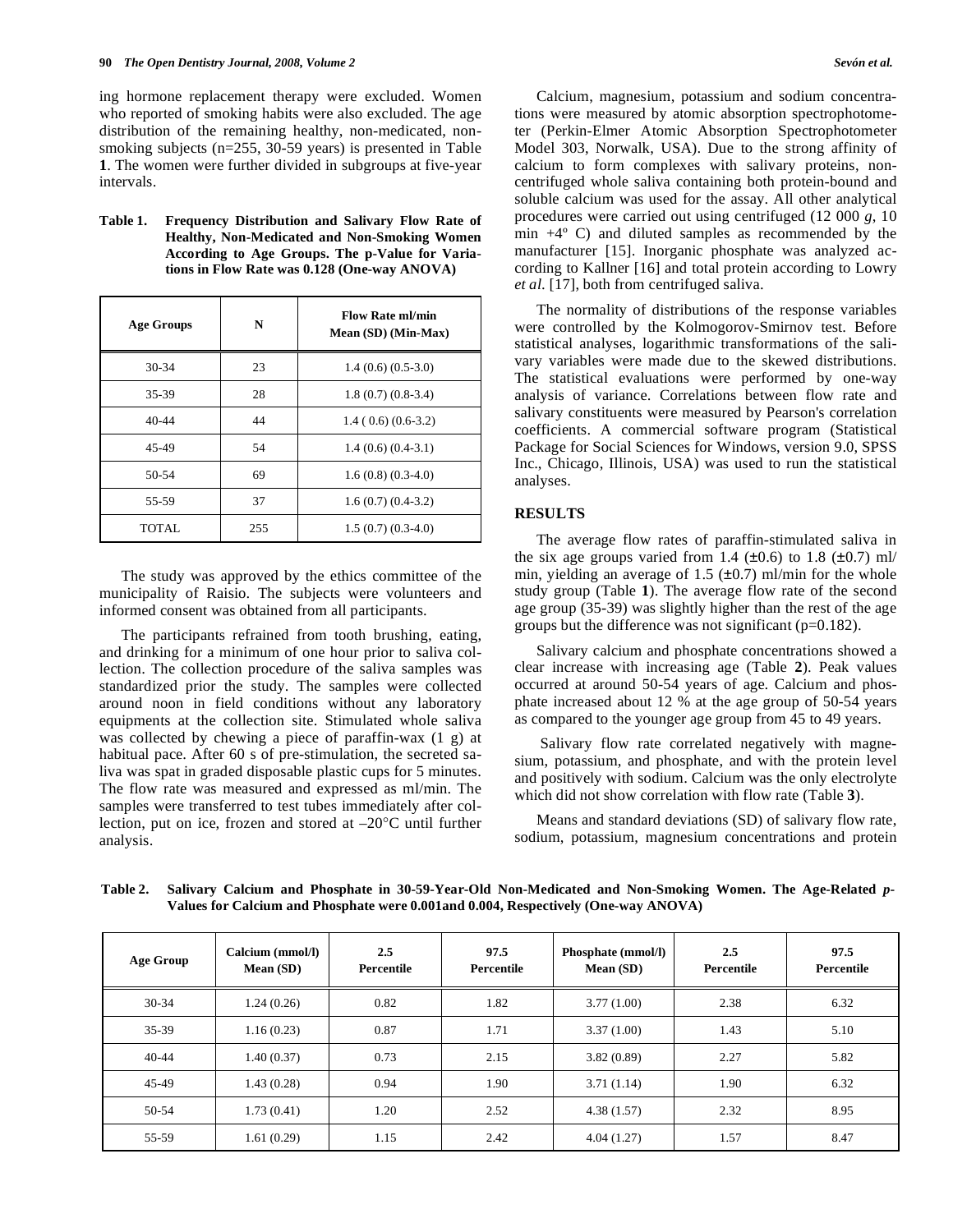content and 97.5% and 2.5% percentiles of all age groups are given in Table **4**.

## **Table 3. Correlations between Salivary Flow Rate and Calcium, Phosphate, Magnesium, Sodium, Potassium and Protein**

|                    | <b>Pearson's Correlation</b><br>(p-Value) | <b>Regression</b><br><b>Coefficient</b> |  |
|--------------------|-------------------------------------------|-----------------------------------------|--|
| Calcium (mmol/l)   | 0.02(0.750)                               | 0.071                                   |  |
| Phosphate (mmol/l) | $-0.33(0.000)$                            | $-3.764$                                |  |
| Magnesium (mmol/l) | $-0.34(0.000)$                            | $-0.144$                                |  |
| Sodium (mmol/l)    | 0.40(0.000)                               | 17.85                                   |  |
| Potassium (mmol/l) | $-0.31(0.000)$                            | $-10.07$                                |  |
| Proteins $(g/l)$   | $-0.25(0.000)$                            | $-0.025$                                |  |

our study, which did not correlate with salivary flow-rate. This is in contrast to earlier studies showing an increase in salivary calcium with short-term citric acid stimulation of parotid saliva [11].

 According to our study, salivary calcium and phosphate concentrations increase with age showing peak values around menopause. Therefore we suggest that menopause is reflected in saliva as elevated levels of calcium and phosphate. This result is well in accordance with our earlier findings [12]. The reason why salivary calcium seems to increase with age may be explained by the hypothesis we have presented earlier for smokers: we were suggesting that a decrease in skeletal bone density, frequently detected in elderly people, may increase the amount of calcium in saliva [19]. However, this phenomenon is not completely clear and needs further studies. We have data on salivary calcium of different study populations with decreasing bone mineral density, such as patients with rheumatoid arthritis [20], heavy smokers [19] and women in menopausal ages [12]. They all have higher means of salivary calcium level when compared to age-matched counterparts. We have also found

**Table 4. Means, Standard Deviations and 2.5 and 97.5 Percentiles of Salivary Flow Rate, Sodium, Potassium, Magnesium and Protein of 255 Non-Smoking and Non-Medicated Subjects** 

|                    | Mean(SD)     | 2.5 Percentile | 97.5 Percentile |
|--------------------|--------------|----------------|-----------------|
| Flow rate (ml/min) | 1.5(0.7)     | 0.4            | 3.2             |
| Sodium (mmol/l)    | 10.8(6.7)    | 2.8            | 27.1            |
| Potassium (mmol/l) | 18.5(3.4)    | 10.9           | 25.5            |
| Magnesium (mmol/l) | 0.104(0.060) | 0.039          | 0.221           |
| Protein $(g/l)$    | 1.21(0.34)   | 0.70           | 2.06            |

## **DISCUSSION**

 To our knowledge this is the first time when salivary composition has been studied for reference purposes in nonmedicated and non-smoking women to this extent. We are providing values for randomly selected subjects, contrary to many earlier studies. The main difficulties in salivary research of adult and elderly population are the great interindividual variation, the increasing number of subjects using medications and having diseases affecting salivary flow and composition. Only 22% of the initial study group of 1030 women met our strict criteria. Flow-rate correlated positively with sodium and negatively with phosphate, potassium, magnesium and protein, which is partly in line with the most recent text-book data [9]. However, some of our findings are controversial as compared to earlier reports: we found that salivary potassium was negatively correlated with flow rate as opposed to earlier reports [18] showing that potassium after a 2-3 minutes' continued stimulation reached a constant value. This may be due to two reasons: firstly, we studied whole saliva while the results of the study above [18] apply to parotid saliva, and secondly we made inter-individual comparisons as opposed to the study-design above [18] where intra-individual variations are presented as function of prolonged stimulation. Calcium was the only electrolyte in that hormone replacement therapy, which has a stabilizing effect on calcium content of bone, has a similar effect on salivary calcium [12].

 Earlier it was generally believed that salivary flow rate decreases with age, but increasing number of studies are showing that aging does not affect the rate of stimulated whole saliva. Our current finding of no correlation between age and salivary flow-rate is well in line with the works of Parvinen and Larmas [2], Tylenda *et al*. [21], and with the more recent studies of Närhi *et al*. [22], Percival *et al*. [23], and Yeh *et al*. [24].

 To conclude, we found that age had no effect on the flow-rate of stimulated saliva. However, salivary calcium and phosphate concentrations increased with age showing peak values around 50 years of age. In addition, normal reference values of salivary electrolytes of different age groups are provided for women to enable future diagnostic use of salivary electrolytes.

## **REFERENCES**

[1] Edgar M, Dawes C, O'Mullane D: Factors influencing salivary flow rate and composition. In: Saliva and dental health,  $3<sup>rd</sup>$  ed. © Br Dent J 2004; pp. 32-49.